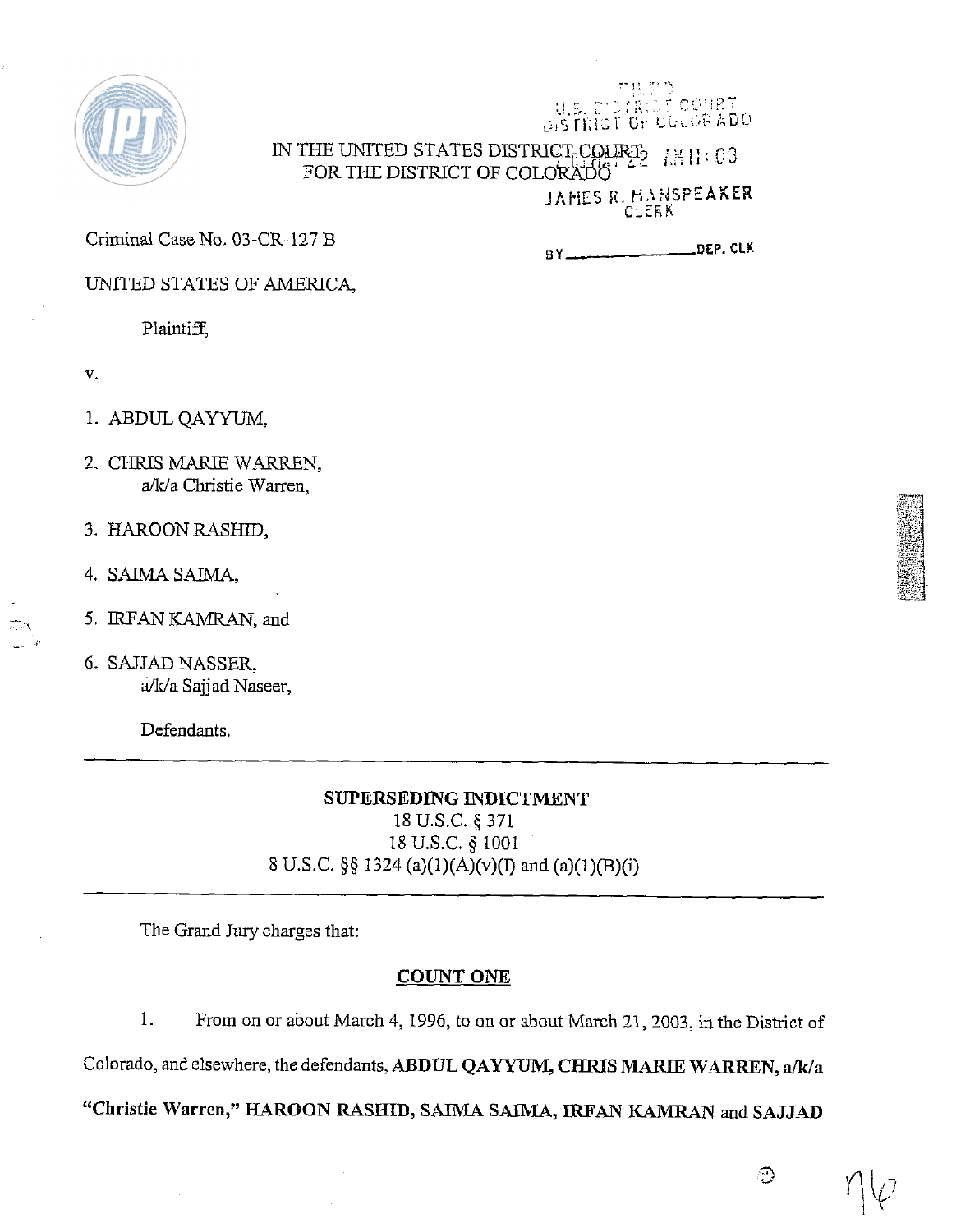$NASSER$ , a/ $k/a$  "Sajjad Naseer," did knowingly and willfully combine, conspire, confederate and agree with each other and with persons known and unknown to the Grand Jury to defraud the United States by obstructing, interfering, impairing, impeding and defeating, through fraudulent and dishonest means, the legitimate functioning of the government, that is, the regulation and control of immigration of aliens into the United States.

#### THE PURPOSE **AND** OBJECT OF THE CONSPIRACY

. It was the purpose and object of the conspiracy that the defendants would arrange for and assist in an otherwise inadmissible alien's fraudulent entry into and unlawful presence in the United States.

### THE MANNER **AND** MEANS OF TRE CONSPIRACY

3. Themanner andmeans bywhich the defendants sought to accomplish the conspiracy included, among others, the following:

-.

a. At various time between on or about March 4,1996, and on or about August 19, 1997, through fraudulent and deceptive means, including but not limited to the filing of false immigration documents, one or more of the defendants arranged for the entry of an illegal alien into the United States.

b. At various times between on or about August 19, 1997, and on or about March 21, 2003, one or more of the defendants provided the illegal alien with housing and other forms of support in order to continue the alien's unlawful presence in the United States.

c. At various times between on or about August 19,1997, and on or about March 21,2003, one or more of the defendants concealed from andfor falsely represented the alien's true status in the United States in order to continue the alien's unlawful presence in the United States.

承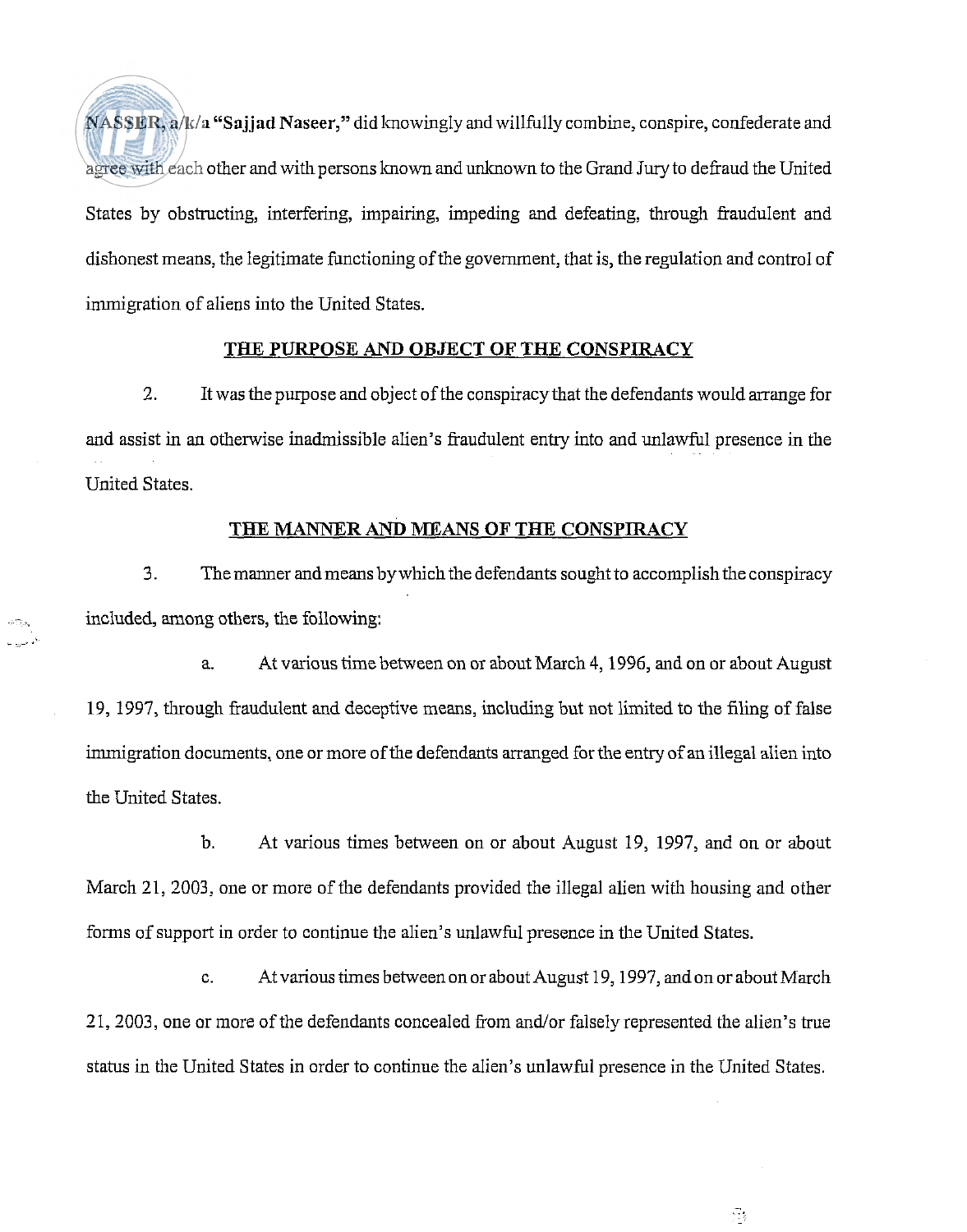

### **OVERT ACTS**

In furtherance of the conspiracy and to achieve the objects thereof, the defendants committed and caused to be committed in the District of Colorado, and elsewhere, at least one of the following overt acts, among others:

a. On or about March 4, 1996, the defendant, **ABDUL QAYYUM,** filed an immigrant visa petition (also known as an "INS Form 1-130") in Denver, Colorado, concerning Imran Khan, and falsely represented therein that Imran Khan was his biological son, when in truth and in fact, as the defendant then and there well knew, lmran Khan was not his biological son

b. On or about March 4, 1996, the defendant, **CHRIS MARIE WARREN**, a/k/a "Christie Warren," filed an affidavit of support (also known as an "INS Form I-134") concerning Imran Khan, and falsely represented therein that Imran Khan was her stepson, when in truth and in fact, as the defendant then and there well knew, Imran Khan was not her stepson.

c. On or about December 17,2002, the defendant, **ABDUL** QAYYUM, falsely stated to a federal agent that Imran Khan was his biological son, when in truth and in fact, as the defendant then and there well knew, Imran Khan was not his biological son.

d. On or about February 10, 2003, the defendant, **SAIMA SAIMA,** falsely stated to a federal agent that Imran Khan was the biological son of Abdul Qayyum, her father, when in truth and in fact, as the defendant then and there well knew, Imran Khan was not the biological son of Abdul Qayyum.

e. On or about February 11, 2003, the defendant, **IRFAN KAMRAN**, falsely stated to a federal agent that Imran Khan was the biological son of Abdul Qayyum, his father, when in truth and in fact, as the defendant then and there well knew, Imran Khan was not the biological son of Abdul Qayyum.

Ø.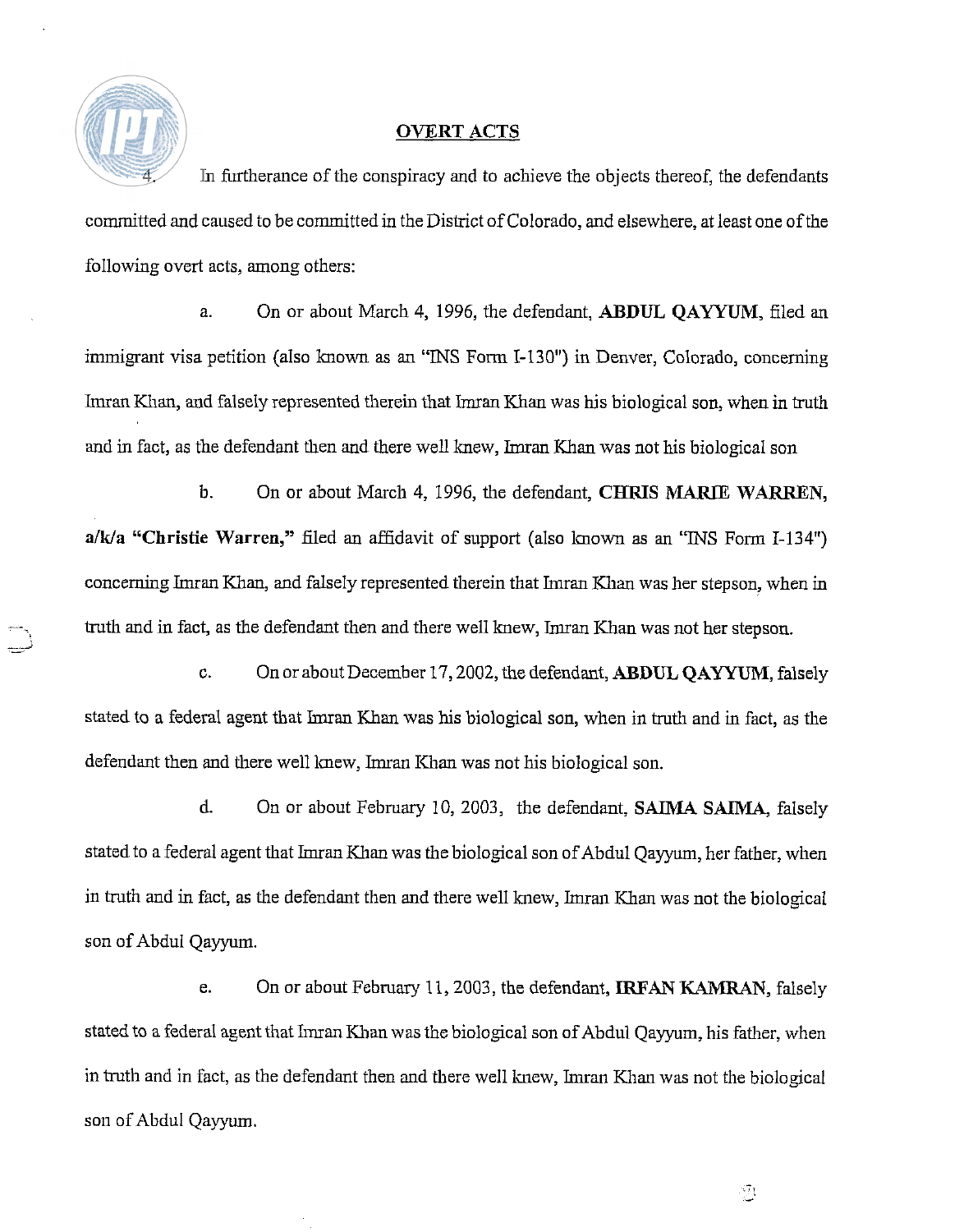f. On or about February 15,2003, the defendant, **CHRIS** MARIE **WARREN, alWa "Christie Warren,"** falsely stated to a federal agent that Imran Khan was the biological son ofAbdul Qayyum, her husband, when in truth and in fact, as the defendant then and there well knew, Imran Khan was not the biological son of Abdul Qayyum,

g. On or about March 11, 2003, the defendant, **HAROON RASHID**, falsely stated to a federal agent that Imran Khan was the biological son of Abdul Qayyum when in truth and in fact, as the defendant then and there well knew, Imran Khan was not the biological son of Abdul Qayyum.

h. On or about March 11, 2003, in the District of Colorado, the defendant, **SAJJAD NASSER, a/k/a "Sajjad Naseer,"** falsely stated to a federal agent that Imran Khan was the biological son of Abdul Qayyum, when in truth and in fact, as the defendant then and there well knew, Imran Khan was not the biological son of Abdul Qayyum.

All in violation of Title 18, United States Code, Section 371

### **COUNT TWO**

On or about December 17, 2002, in the District of Colorado, in a matter within the jurisdiction of the Department of Homeland Security, Bureau of Immigration and Customs Enforcement, an agency of the United States, the defendant, **ABDUL QAYYUM,** did knowingly and willllly make a false, fraudulent, and fictitious material statement and representation, that is, did state to a federal agent that Imran Khan was his biological son, when in truth and in fact, as the defendant then and there well knew, Imran Khan was not his biological son, in violation of Title 18, United State Code, Section 1001.

ි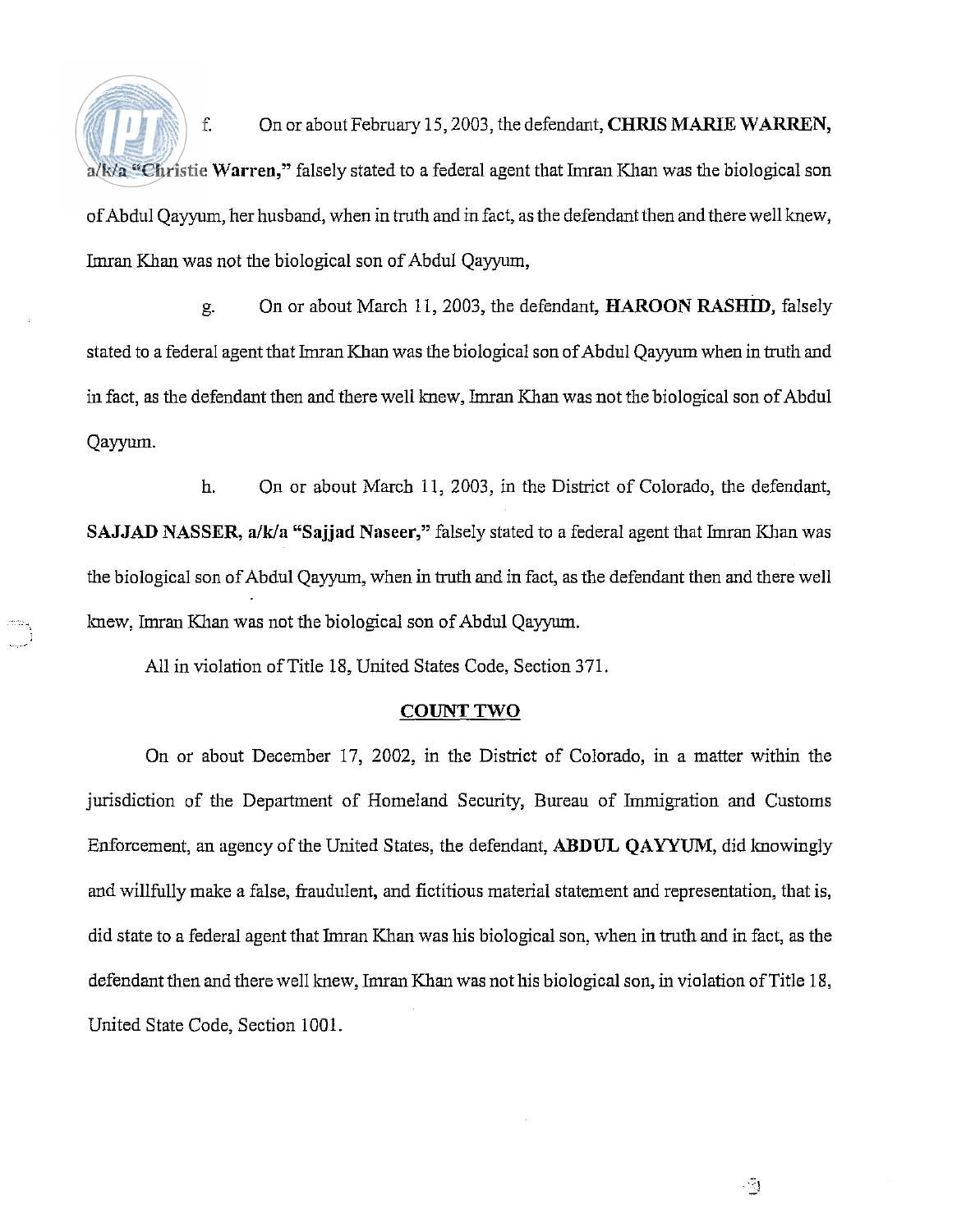### COUNT THREE

On or about February 15,2003, in the District of Colorado, in a matter within the jurisdiction of the Department of Homeland Security, Bureau of Immigration and Customs Enforcement, an agency of the United States, the defendant, CHRIS MARIE WARREN, a/k/a "Christie Warren," did knowingly and willfully make a false, fraudulent, and fictitious material statement and representation, that is, did state to a federal agent that Inran Khan was the biological son of Abdul Qayyum, her husband, when in truth and in fact, as the defendant then and there well knew, Imran Khan was not the biological son of Abdul Qayyum, in violation of Title 18, United State Code, Section 1001.

#### **COUNT FOUR**

On or about March 11,2003, in the District of Colorado, in a matter within the jurisdiction of the Department of Homeland Security, Bureau of Immigration and Customs Enforcement, an agency of the United States, the defendant, HAROON RASHID, did knowingly and willfully make a false, fraudulent, and fictitious material statement and representation, that is, did state to a federal agent that Lmran Khan was the biological son of Abdul Qayyum when in truth and in fact, as the defendant then and there well knew, Imran Khan was not the biological son of Abdul Qayyum, in violation of Title 18, United State Code, Section 1001.

:<br>س

#### COUNT EIVE

On or about February 10, 2003, in the District of Colorado, in a matter within the jurisdiction of the Department of Homeland Security, Bureau of Immigration and Customs Enforcement, an agency of the United States, the defendant, SAIMA SAIMA, did knowingly and willfully make a false, fraudulent, and fictitious material statement and representation, that is, did state to a federal agent that Imran Khan was the biological son of Abdul Qayyum, her father, when in truth and in fact,

Õ,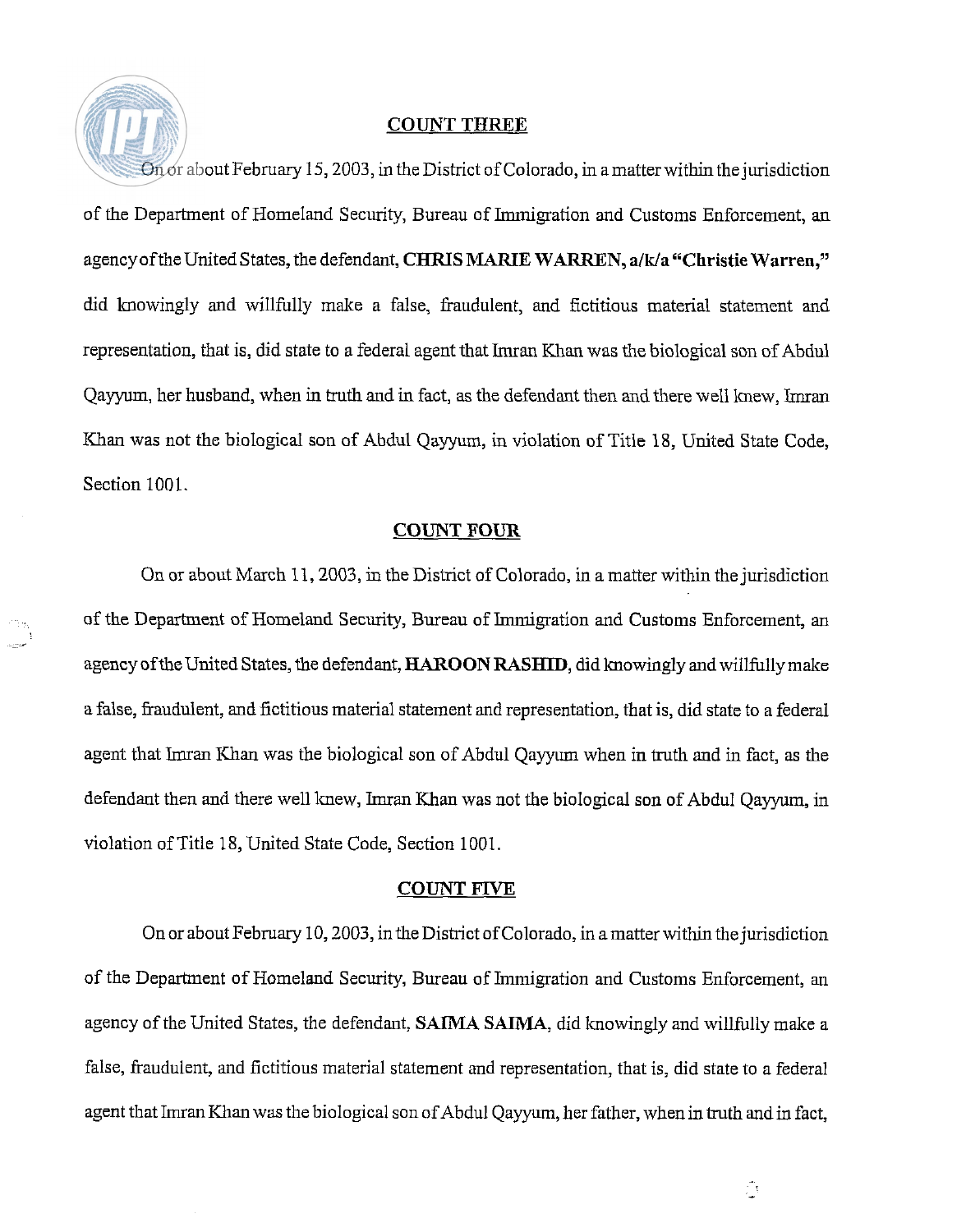as the defendant then and there well knew, Imran Khan was not the biological son of Abdul Qayyum, inviolation of Title 18, United State Code, Section 1001.

### **COUNT SIX**

On or about February 11,2003, in the District of Colorado, in amatter within thejurisdiction of the Department of Homeland Security, Bureau of Immigration and Customs Enforcement, an agency of the United States, the defendant, **IRFAN KAMRAN,** did knowingly and willfully make afalse, fraudulent, and fictitious material statement and representation, that is, did state to a federal agent that Imran Khan was the biological son of Abdul Qayyum, his father, when in truth and in fact, as the defendant then and there well knew, Imran Khan was not the biological son of Abdul Qayyum, in violation of Title 18, United State Code, Section 1001.

#### **COUNT SEVEN**

On or about March 11,2003, in the District of Colorado, in a matter within the jurisdiction of the Department of Homeland Security, Bureau of Immigration and Customs Enforcement, an agency of the United States, the defendant, **SAJJAD NASSER**, a/k/a "Sajjad Naseer," did lmowingly and willfully make a false, fraudulent, and fictitious material statement and representation, that is, did state to a federal agent that Imran Khan was the biological son of Abdul Qayyurn, when in truth and in fact, as the defendant then and there well knew, Imran I(han was not the biological son of Abdul Qayyum, in violation of Title 18, United State Code, Section 1001.

### **COUNT EIGHT**

From on or about March 4, 1996, to on or about March 21, 2003, in the District of Colorado, and elsewhere, the defendants; ABDUL QAYYUM, CHRIS MARIE WARREN, a/k/a Christie Warren, **HAROON RASHID, SAIMA SAIMA, IRFAN WIRAN,** and **SAJJAD NASSER,**  a/k/a Sajjad Naseer, and others known and unknown to the grand jury, did knowingly combine,

 $\frac{1}{2}$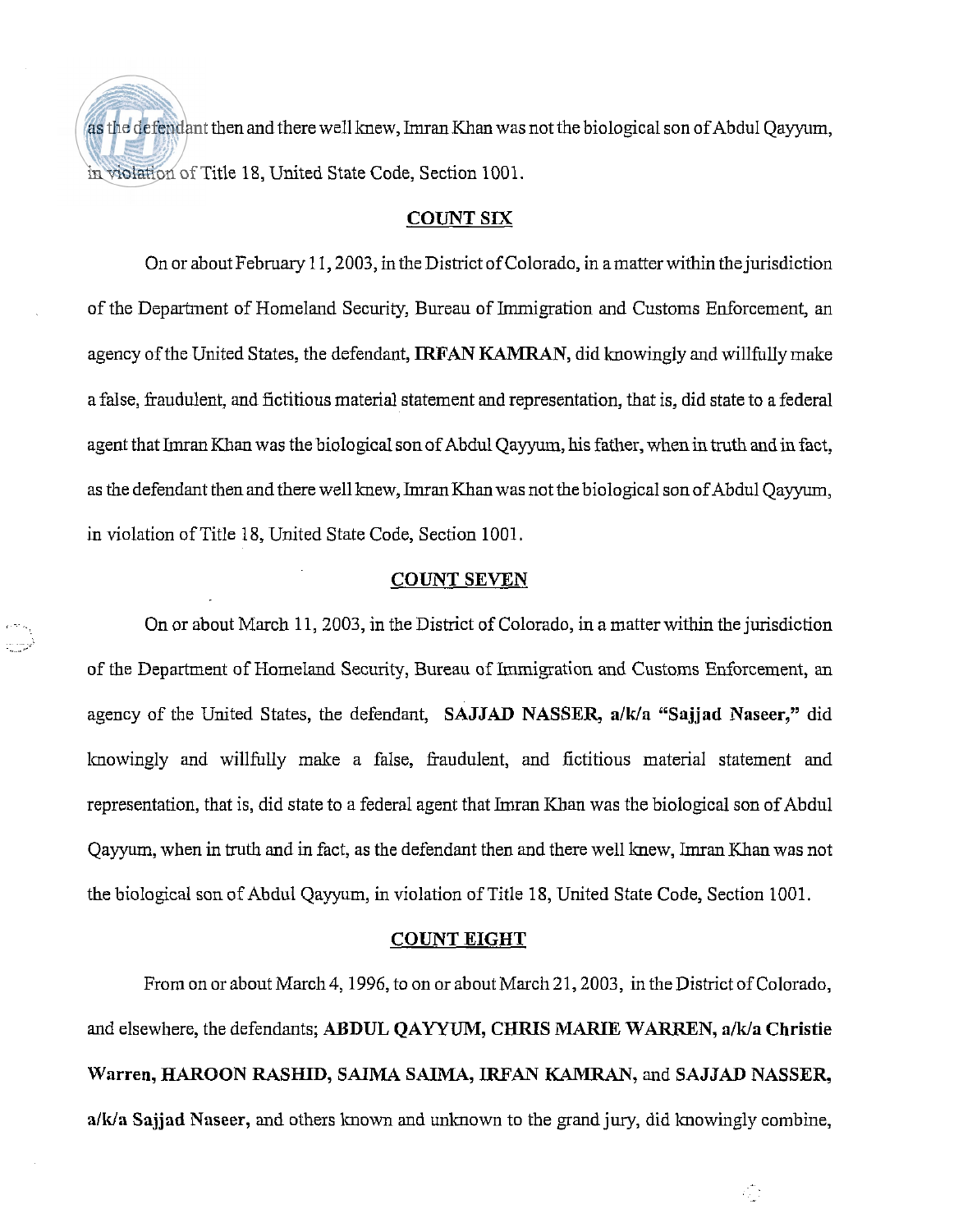conspire, confederate and agree, to conceal, harbor and shield from detection, **an** alien, knowing and in reckless disregard of the fact that said alien had come to, entered and remained in the United States in violation of law, in violation of Title 8, United States Code, Section 1324(a)(1)(A)(iii).

All in violation of Title 8, United States Code, Sections 1324(a)(1)(A)(v)(I) & (a)(1)(B)(i).

A TRUE BILL

49

JOHN W. SUTHERS United States Attorney

.<br>NGC 1

ĎAVID M. GAOUETTE Assistant United States Attorney 1225 17" Street, Suite 700 Denver, Colorado 80202 303-454-0100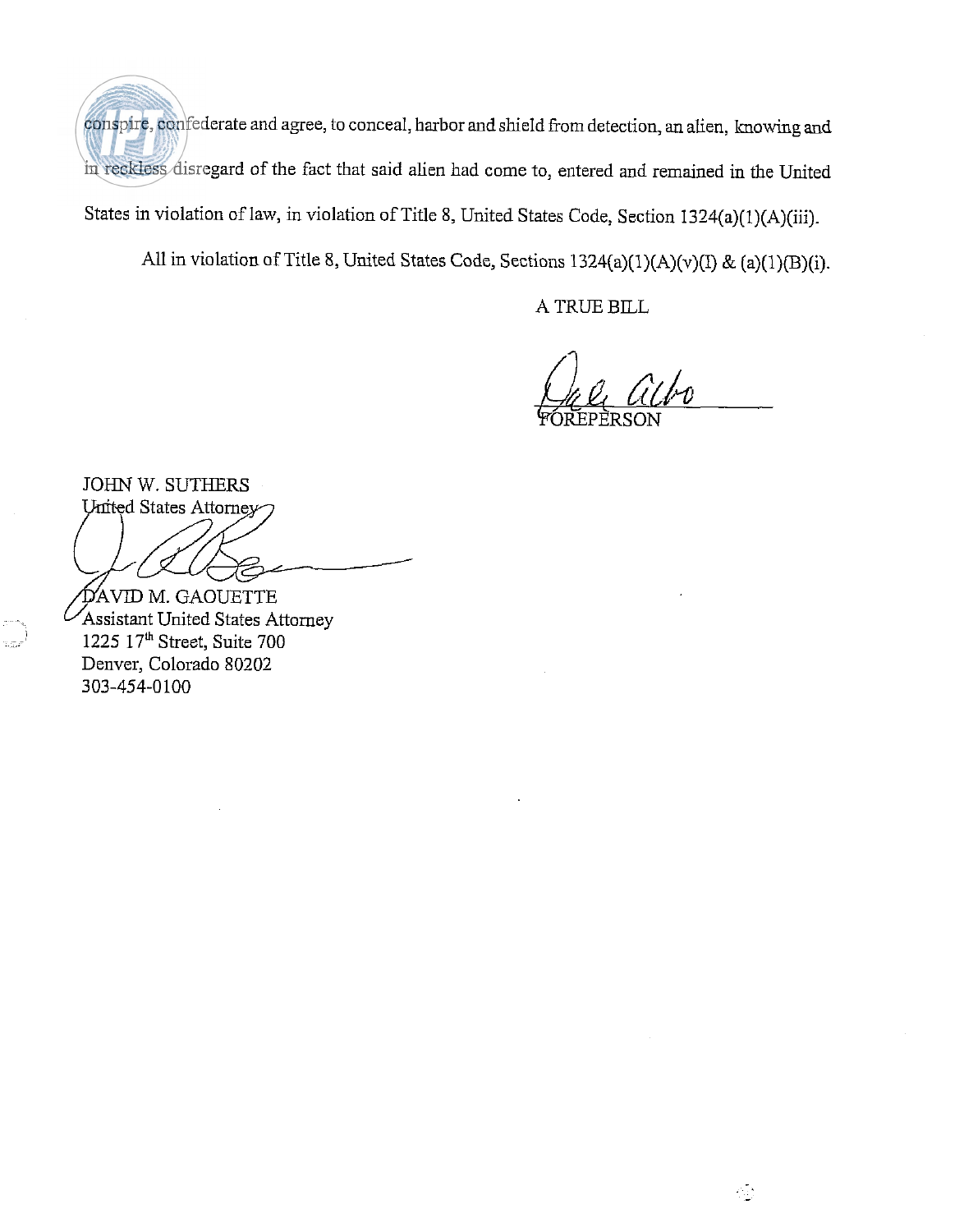

DATE: May 22,2003

DEFENDANT: ABDUL QAYYUM DEFENDANT: ABDUL QAYYU<br>DOB: February 15, 1943 ADDRESS: 2750 South Monroe Street Denver, Colorado OFFENSE: COUNT ONE: 18 U.S.C. *5* 371 Knowingly and willfully combine, conspire, confederate and agree with each other and with persons known and unknown to the Grand Jury to defraud the United States. COUNT TWO: 18 U.S.C. *5* 1001 Knowingly and willfully make a false, fraudulent, and fictitious material statement and representation. **COUNT EIGHT:** 8 U.S.C. *55* 1324 (a)(l)(A)(v)(I) and (a)(l)(B)(i) Conspiracy to Conceal, Harbor, or Shield From Detection an Alien LOCATION OF OFFENSE: Denver Metropolitan Area PENALTY: COUNTS ONE **AND** TWO: NMT Five (5) years imprisonment; NMT a \$250,000 fine, or both; NMT Three (3) years supervised release; \$100.00 Special Assessment COUNT EIGHT: NMT Ten (10) years imprisonment; NMT a \$250,000 fine, or both; NMT Three (3) years supervised release; \$100.00 Special Assessment AGENT: Ross E. Godwin, Senior Special Agent Immigration and Naturalization Service US. Department of Justice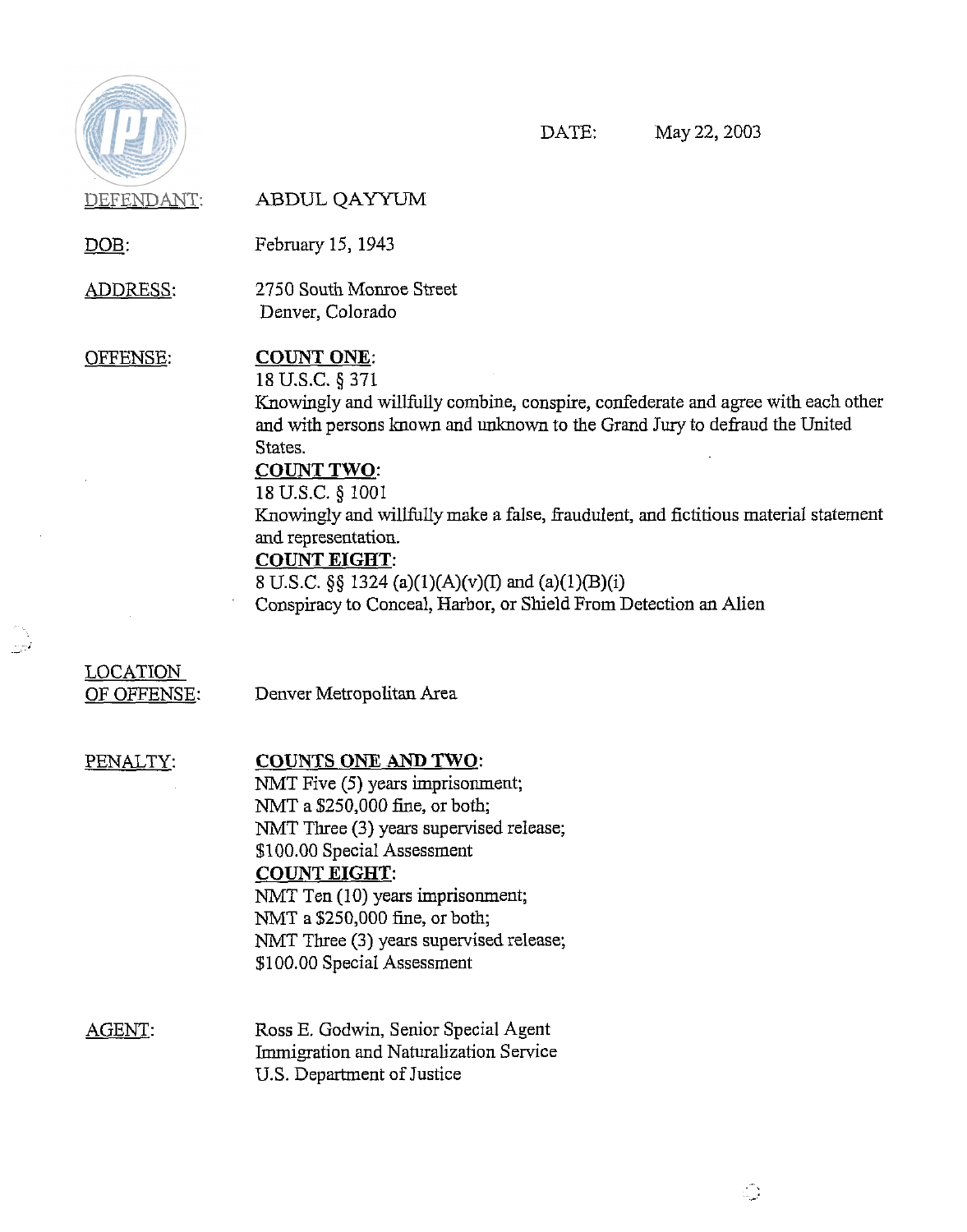

David M. Gaouette Assistant U.S. Attorney

### ESTIMATED TIME OF TRIAL:

 $X$  five days or less ESTIMATED TIME<br>X five days or le<br>wer five days

over five days<br>
other

# THE GOVERNMENT

will seek detention in this case

 $X$  will not seek detention in this case

The statutory presumption of detention is not applicable to this defendant.

X will not seek detention in this case<br>The statutory presumption of detention is not applicable<br>OCDETF CASE: Yes X No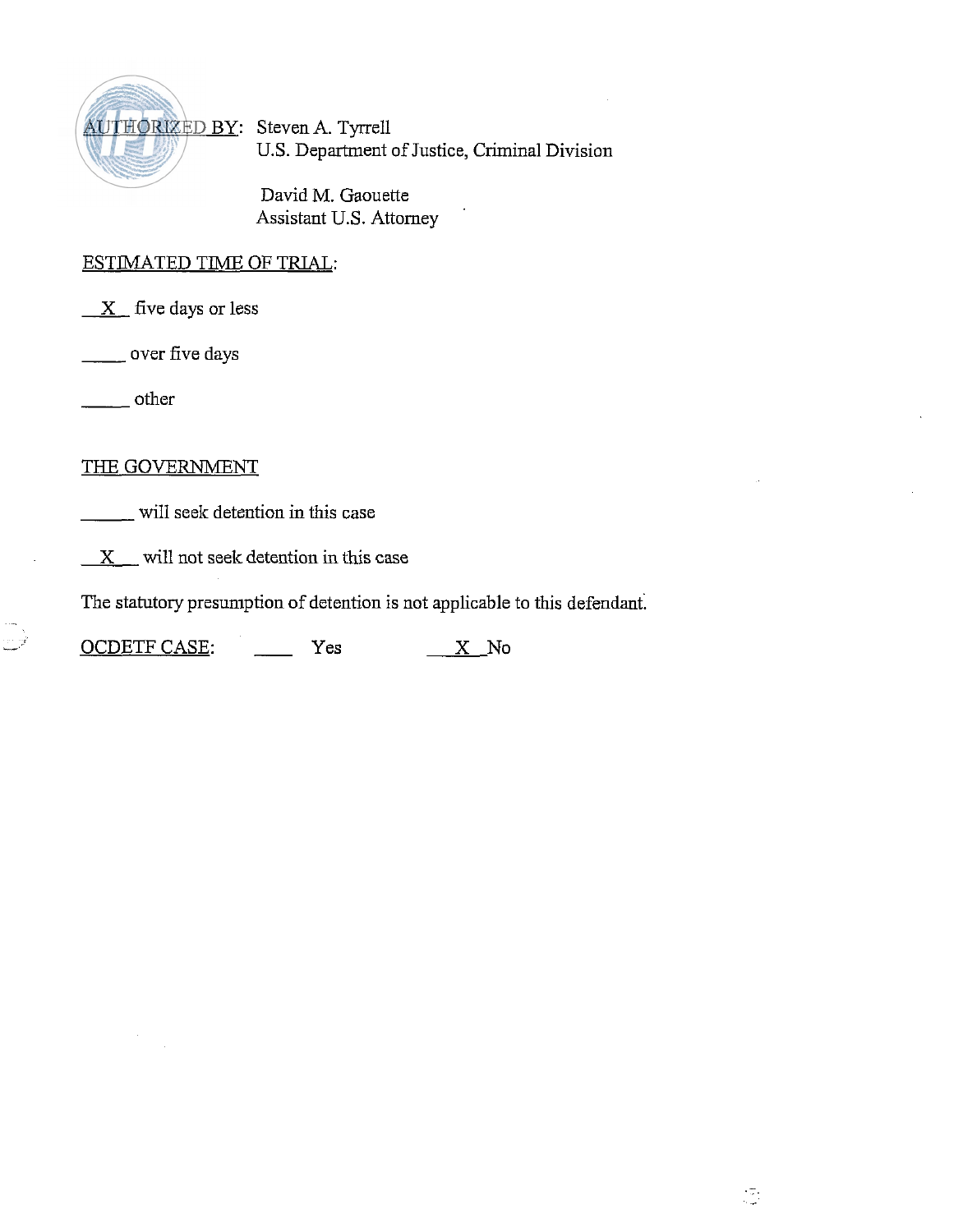

 $\bar{\mathbb{D}}^1$ 

DATE: May 22,2003

 $\frac{1}{2}$ 

 $\ddot{\phantom{1}}$ 

| DEFENDANT:                            | CHRIS MARIE WARREN,<br>a/k/a Christie Warren                                                                                                                                                                                                                                                                                                                                                                                                                                                                               |
|---------------------------------------|----------------------------------------------------------------------------------------------------------------------------------------------------------------------------------------------------------------------------------------------------------------------------------------------------------------------------------------------------------------------------------------------------------------------------------------------------------------------------------------------------------------------------|
| <u>DOB:</u>                           | Unknown                                                                                                                                                                                                                                                                                                                                                                                                                                                                                                                    |
| ADDRESS:                              | 2750 South Monroe Street<br>Denver, Colorado                                                                                                                                                                                                                                                                                                                                                                                                                                                                               |
| <u>OFFENSE:</u>                       | <b>COUNT ONE:</b><br>18 U.S.C. § 371<br>Knowingly and willfully combine, conspire, confederate and agree with each other<br>and with persons known and unknown to the Grand Jury to defraud the United<br>States.<br><b>COUNT THREE:</b><br>18 U.S.C. § 1001<br>Knowingly and willfully make a false, fraudulent, and fictitious material statement<br>and representation.<br><b>COUNT EIGHT:</b><br>8 U.S.C. §§ 1324 (a)(1)(A)(v)(I) and (a)(1)(B)(i)<br>Conspiracy to Conceal, Harbor, or Shield From Detection an Alien |
| <u>LOCATION</u><br><u>OF OFFENSE:</u> | Denver Metropolitan Area                                                                                                                                                                                                                                                                                                                                                                                                                                                                                                   |
| PENALTY:                              | <b>COUNTS ONE AND THREE:</b><br>NMT Five (5) years imprisonment;<br>NMT a \$250,000 fine, or both;<br>NMT Three (3) years supervised release;<br>\$100.00 Special Assessment<br><b>COUNT EIGHT:</b><br>NMT Ten (10) years imprisonment;<br>NMT a \$250,000 fine, or both;<br>NMT Three (3) years supervised release;<br>\$100.00 Special Assessment                                                                                                                                                                        |
| <u>AGENT:</u>                         | Ross E. Godwin, Senior Special Agent<br>Immigration and Naturalization Service<br>U.S. Department of Justice                                                                                                                                                                                                                                                                                                                                                                                                               |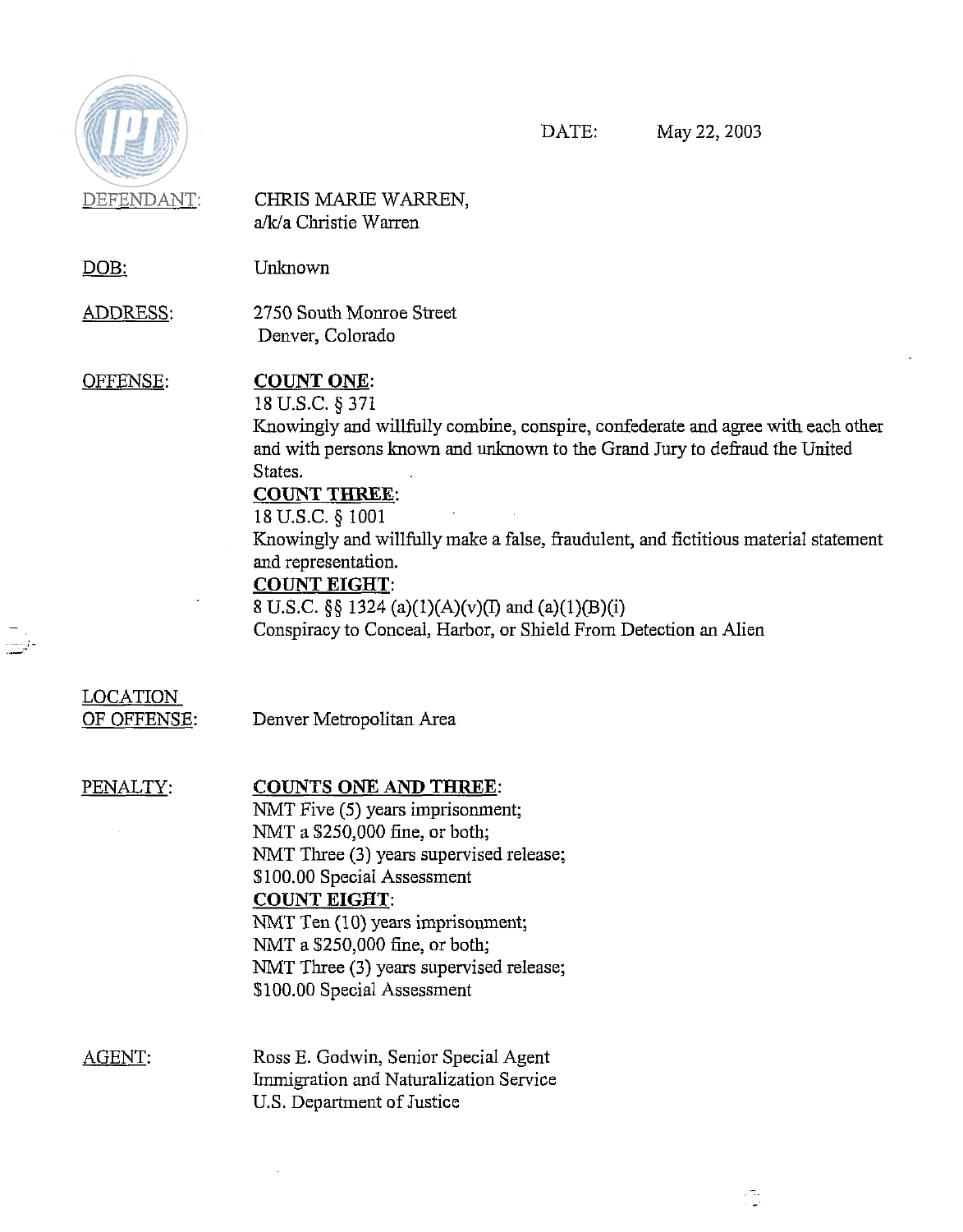

David M. Gaouette Assistant U.S. Attorney

## ESTIMATED **TlME** OF TRIAL:

*X* five days or less ESTIMATED TIME<br>X five days or le<br>----- over five days  $\frac{X}{x}$  five day<br>  $\frac{X}{x}$  five day

-

# THE GOVERNMENT

will seek detention in this case

 $X$  will not seek detention in this case

The statutory presumption of detention is not applicable to this defendant.

المعلمين.<br>الموارد

 $\sim$ 

X will not seek detention in this case<br>The statutory presumption of detention is not applicable<br>OCDETF CASE: Yes <u>X</u> No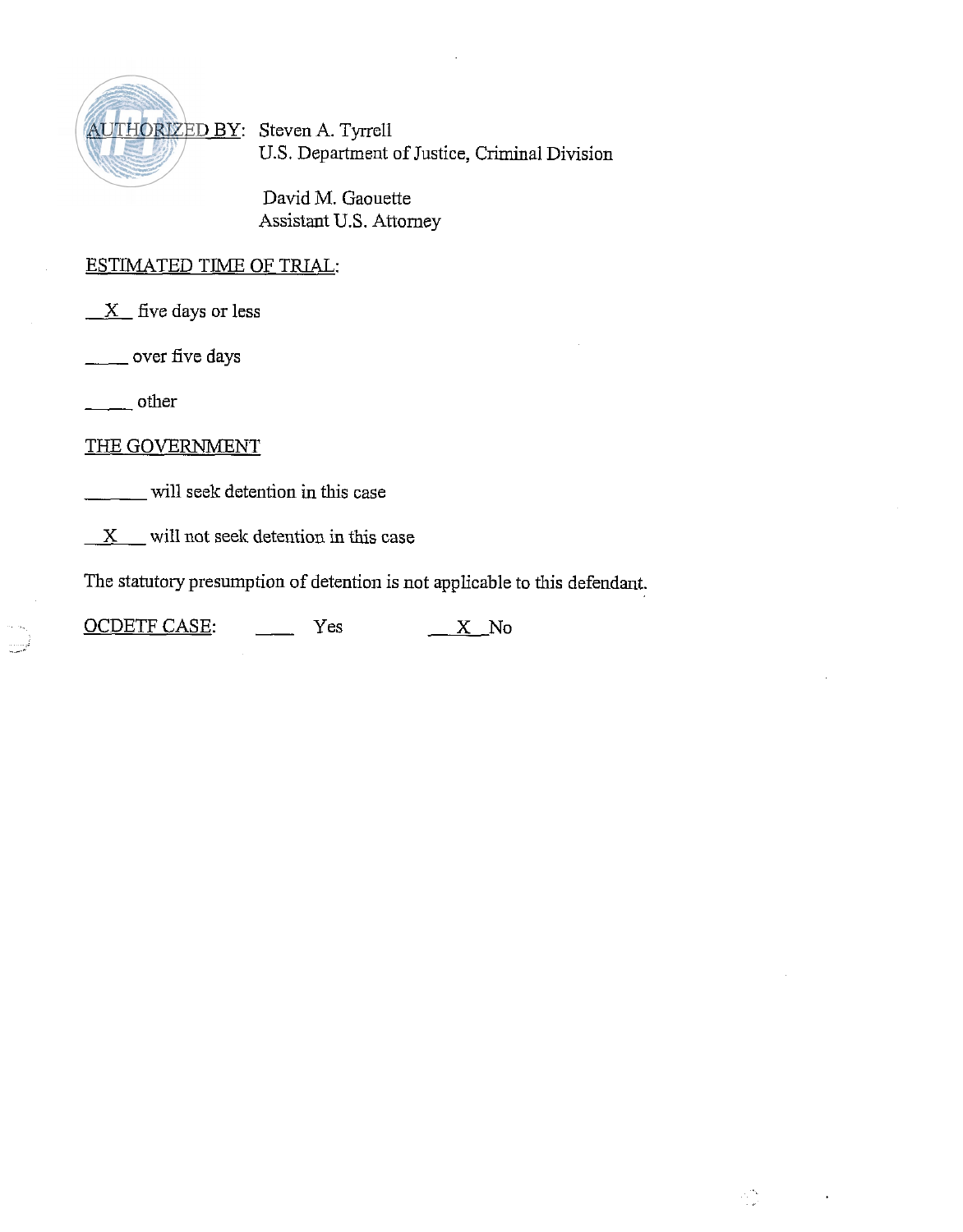

 $\mathbb{R}^2$ 

DATE: May 22,2003

 $\frac{1}{\sqrt{2}}$ 

| C. C. Cherry Strate Meridian<br>DEFENDANT: | HAROON RASHID,                                                                                                                                                                                                                                                                                                                                                                                                                                                                                                            |
|--------------------------------------------|---------------------------------------------------------------------------------------------------------------------------------------------------------------------------------------------------------------------------------------------------------------------------------------------------------------------------------------------------------------------------------------------------------------------------------------------------------------------------------------------------------------------------|
| <u>DOB:</u>                                | 3/3/71                                                                                                                                                                                                                                                                                                                                                                                                                                                                                                                    |
| ADDRESS:                                   | 500 Jay Street,<br>Lakewood, Colorado                                                                                                                                                                                                                                                                                                                                                                                                                                                                                     |
| OFFENSE:                                   | <b>COUNT ONE:</b><br>18 U.S.C. § 371<br>Knowingly and willfully combine, conspire, confederate and agree with each other<br>and with persons known and unknown to the Grand Jury to defraud the United<br>States.<br><b>COUNT FOUR:</b><br>18 U.S.C. § 1001<br>Knowingly and willfully make a false, fraudulent, and fictitious material statement<br>and representation.<br><b>COUNT EIGHT:</b><br>8 U.S.C. §§ 1324 (a)(1)(A)(v)(I) and (a)(1)(B)(i)<br>Conspiracy to Conceal, Harbor, or Shield From Detection an Alien |
| <b>LOCATION</b><br>OF OFFENSE:             | Denver Metropolitan Area                                                                                                                                                                                                                                                                                                                                                                                                                                                                                                  |
| PENALTY:                                   | <b>COUNTS ONE AND FOUR:</b><br>NMT Five (5) years imprisonment;<br>NMT a \$250,000 fine, or both;<br>NMT Three (3) years supervised release;<br>\$100.00 Special Assessment<br><b>COUNT EIGHT:</b><br>NMT Ten (10) years imprisonment;<br>NMT a \$250,000 fine, or both;<br>NMT Three (3) years supervised release;<br>\$100.00 Special Assessment                                                                                                                                                                        |
| <u>AGENT:</u>                              | Ross E. Godwin, Senior Special Agent<br>Immigration and Naturalization Service<br>U.S. Department of Justice                                                                                                                                                                                                                                                                                                                                                                                                              |

 $\mathcal{L}_{\text{max}}$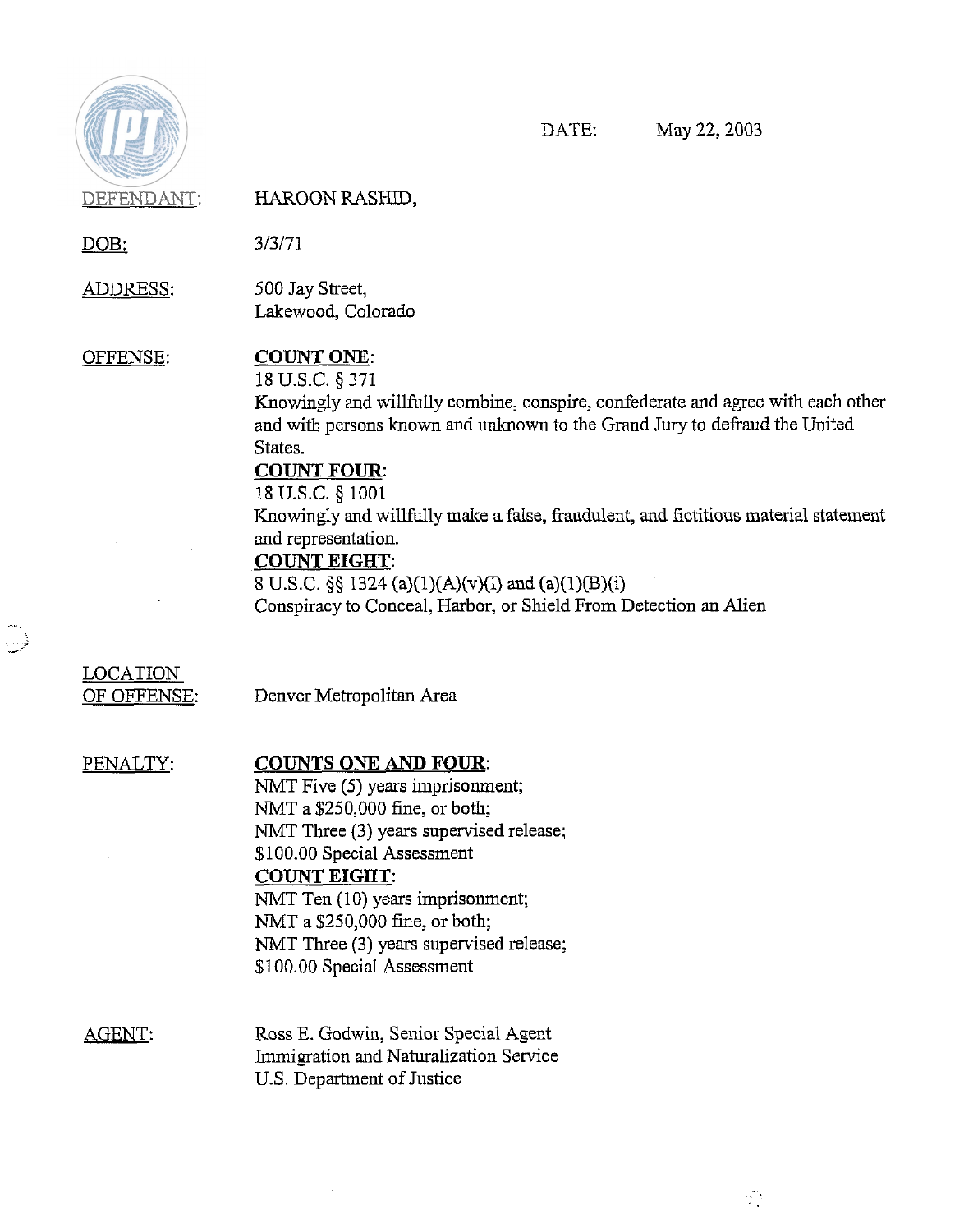

David M. Gaouette Assistant U.S. Attorney

## ESTIMATED TIME OF TRIAL:

X five days or less - other ESTIMATED TIME<br>X five days or le:<br>wer five days

فمتلفظ

# THE GOVERNMENT

will seek detention in this case

 $X$  will not seek detention in this case

The statutory presumption of detention is not applicable to this defendant. X will not seek detention in this case<br>The statutory presumption of detention is not applicable to<br>OCDETF CASE: Yes X No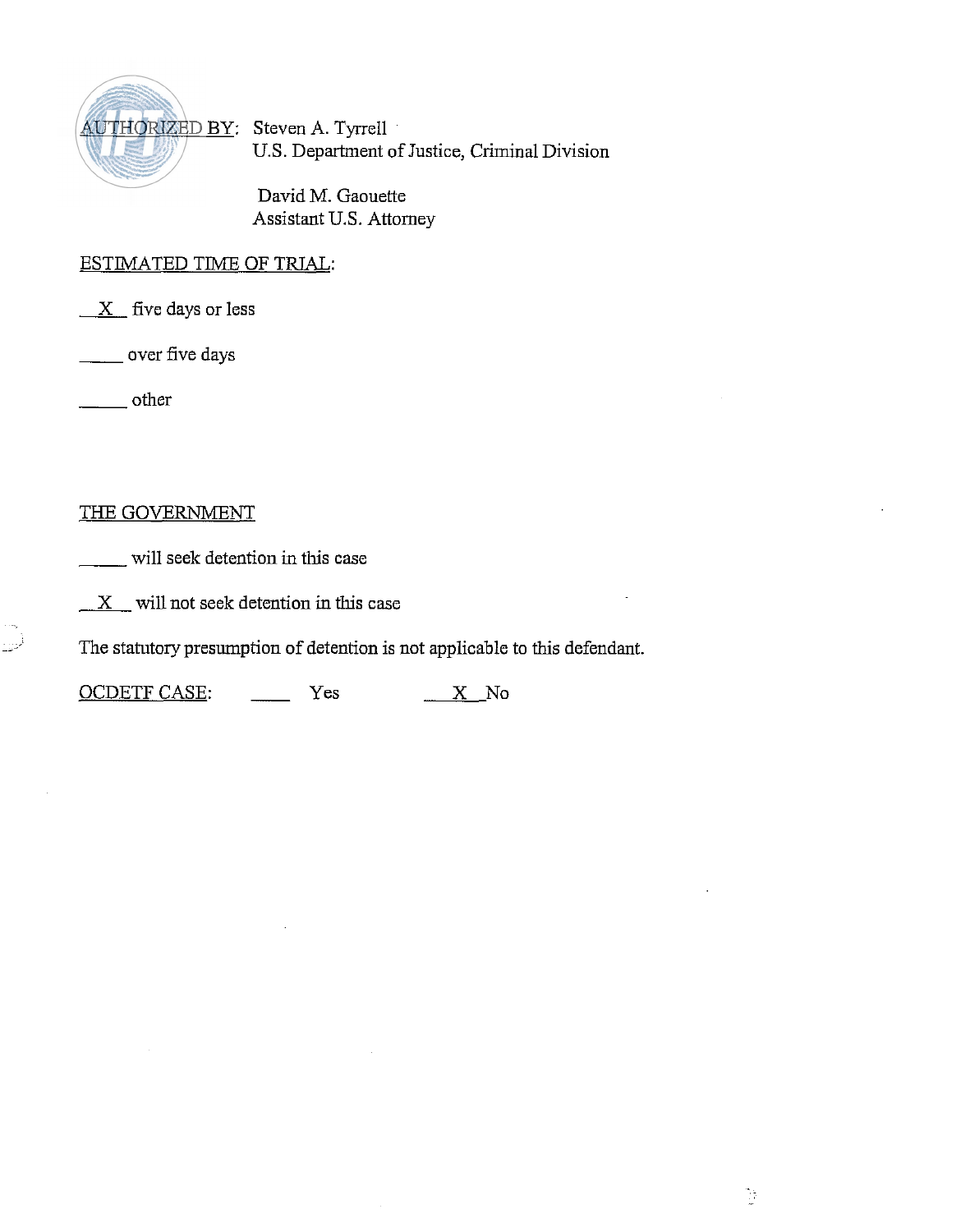

 $\sim$   $\sim$ 

DATE: May 22,2003

 $\sim 100$ 

 $\mathcal{L}_{\omega}^{\pi}$ 

| DEFENDANT:                     | SAIMA SAIMA,                                                                                                                                                                                                                                                                                                                                                                                                                                                                                                              |
|--------------------------------|---------------------------------------------------------------------------------------------------------------------------------------------------------------------------------------------------------------------------------------------------------------------------------------------------------------------------------------------------------------------------------------------------------------------------------------------------------------------------------------------------------------------------|
| <u>DOB:</u>                    | unknown date 1970                                                                                                                                                                                                                                                                                                                                                                                                                                                                                                         |
| <u>ADDRESS:</u>                | 500 Jay Street,<br>Lakewood, Colorado                                                                                                                                                                                                                                                                                                                                                                                                                                                                                     |
| OFFENSE:                       | <b>COUNT ONE:</b><br>18 U.S.C. § 371<br>Knowingly and willfully combine, conspire, confederate and agree with each other<br>and with persons known and unknown to the Grand Jury to defraud the United<br>States.<br><b>COUNT FIVE:</b><br>18 U.S.C. § 1001<br>Knowingly and willfully make a false, fraudulent, and fictitious material statement<br>and representation.<br><b>COUNT EIGHT:</b><br>8 U.S.C. §§ 1324 (a)(1)(A)(v)(I) and (a)(1)(B)(i)<br>Conspiracy to Conceal, Harbor, or Shield From Detection an Alien |
| <b>LOCATION</b><br>OF OFFENSE: | Denver Metropolitan Area                                                                                                                                                                                                                                                                                                                                                                                                                                                                                                  |
| PENALTY:                       | <b>COUNTS ONE AND FIVE:</b><br>NMT Five (5) years imprisonment;<br>NMT a \$250,000 fine, or both;<br>NMT Three (3) years supervised release;<br>\$100.00 Special Assessment<br><b>COUNT EIGHT:</b><br>NMT Ten (10) years imprisonment;<br>NMT a \$250,000 fine, or both;<br>NMT Three (3) years supervised release;<br>\$100.00 Special Assessment                                                                                                                                                                        |
| AGENT:                         | Ross E. Godwin, Senior Special Agent<br>Immigration and Naturalization Service<br>U.S. Department of Justice                                                                                                                                                                                                                                                                                                                                                                                                              |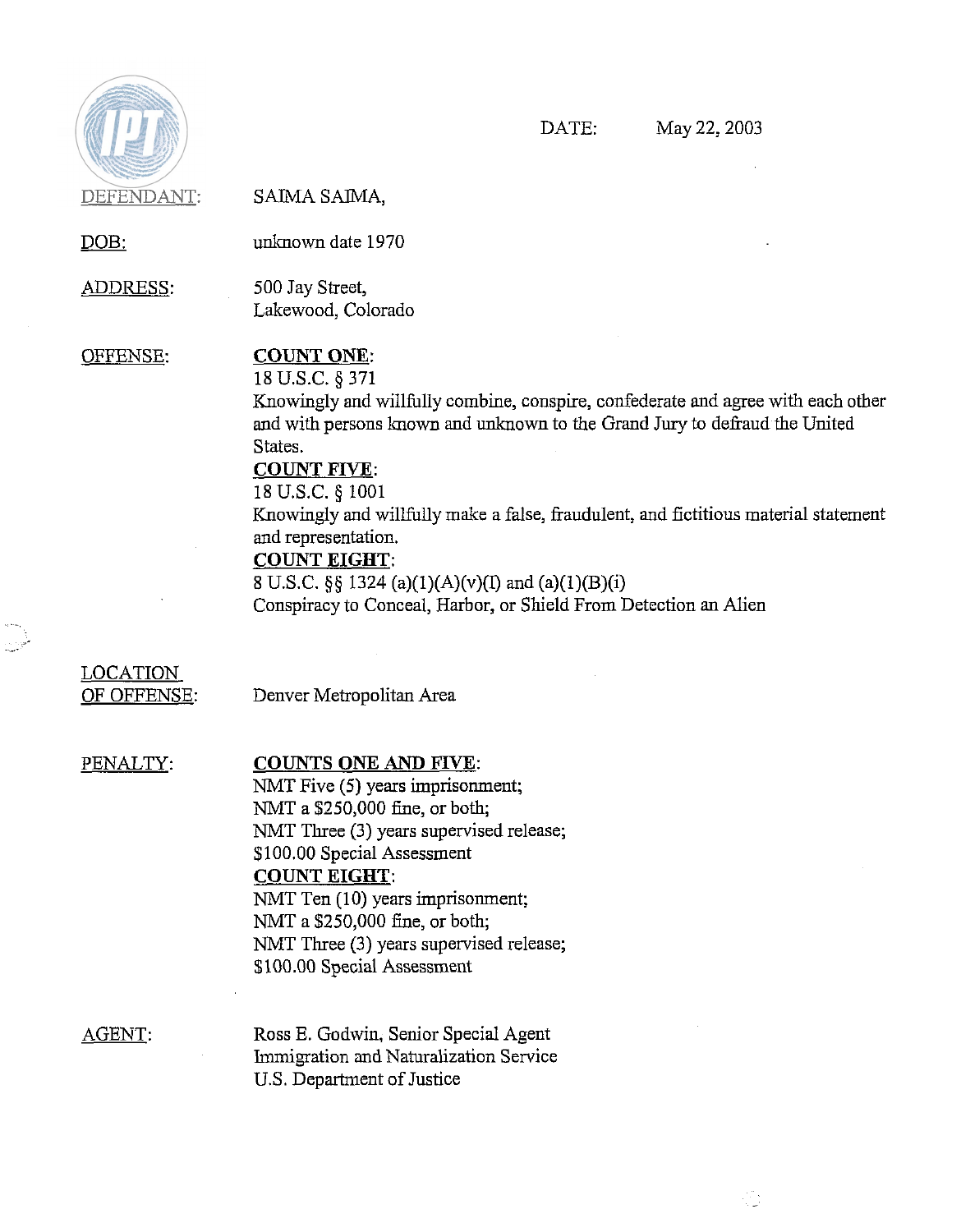

David M. Gaouette Assistant U.S. Attorney

# ESTIMATED TIME OF TRIAL:

five days or less ESTIMATED TIME<br>X five days or le<br>
<u>V</u> over five days ESTIMATED<br>X five day<br>- over fiv<br>- other

### THE GOVERNMENT

will seek detention in this case

*X* will not seek detention in this case

The statutory presumption of detention is not applicable to this defendant.

X will not seek detention in this case<br>The statutory presumption of detention is not applicable<br>OCDETF CASE: Yes X No

 $\ddot{\phantom{0}}$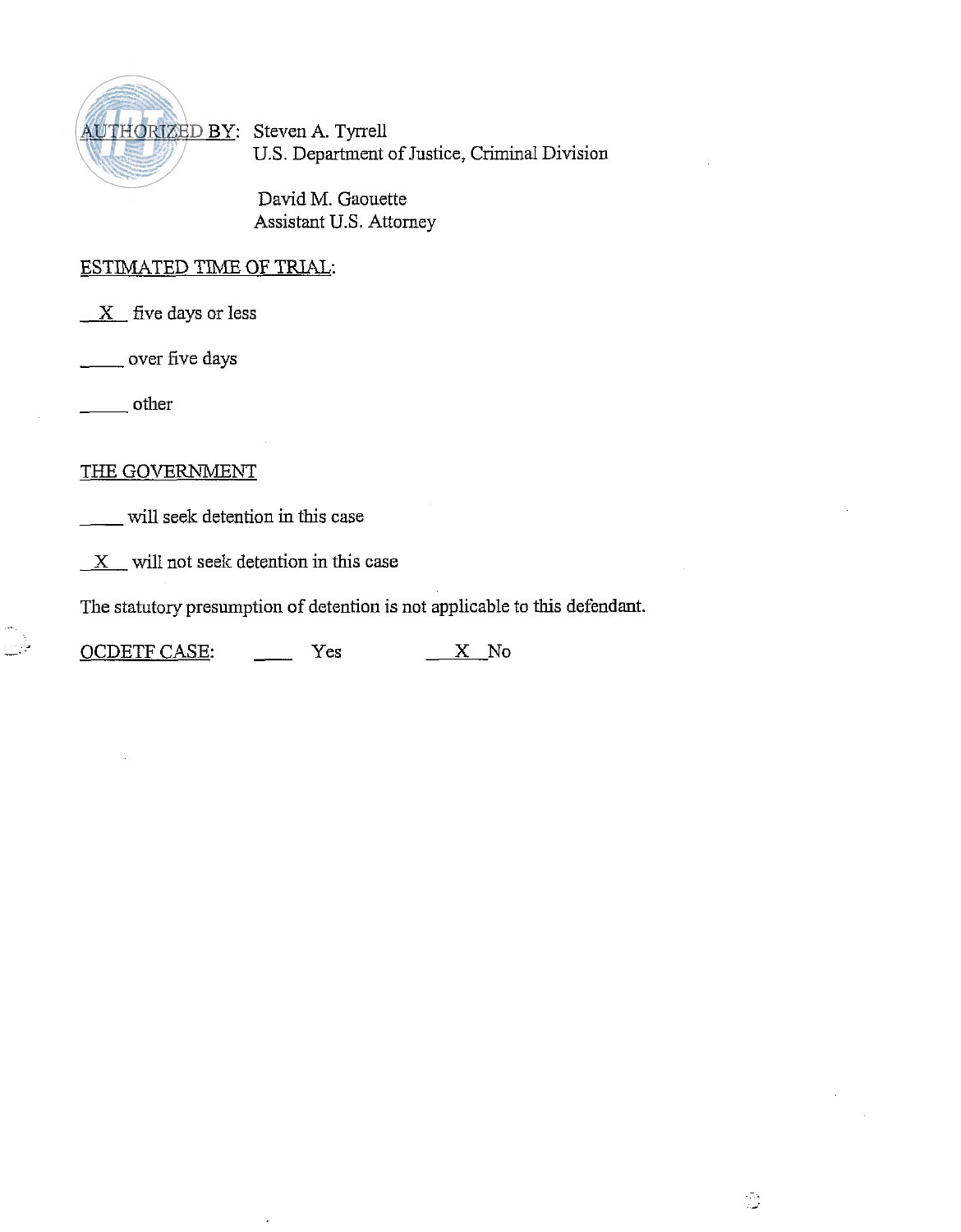

DATE: May 22,2003

| DEFENDANT:                     | <b>IRFAN KAMRAN</b>                                                                                                                                                                                                                                                                                                                                                                                                                                                                                                         |
|--------------------------------|-----------------------------------------------------------------------------------------------------------------------------------------------------------------------------------------------------------------------------------------------------------------------------------------------------------------------------------------------------------------------------------------------------------------------------------------------------------------------------------------------------------------------------|
| DOB:                           | 4/12/70                                                                                                                                                                                                                                                                                                                                                                                                                                                                                                                     |
| ADDRESS:                       | 8400 East Yale Avenue, Building 3-101<br>Denver, Colorado                                                                                                                                                                                                                                                                                                                                                                                                                                                                   |
| OFFENSE:                       | <b>COUNT ONE:</b><br>18 U.S.C. § 371<br>Knowingly and willfully combine, conspire, confederate and agree with each other<br>and with persons known and unknown to the Grand Jury to defraud the United<br>States.<br><b>COUNT SIX:</b><br>18 U.S.C. § 1001<br>Knowingly and willfully make a false, fraudulent, and fictitious material statement<br>and representation.<br><b>COUNT EIGHT</b> : 8 U.S.C. $\S\S$ 1324 (a)(1)(A)(v)(I) and (a)(1)(B)(i)<br>Conspiracy to Conceal, Harbor, or Shield From Detection an Alien. |
| <b>LOCATION</b><br>OF OFFENSE: | Denver Metropolitan Area                                                                                                                                                                                                                                                                                                                                                                                                                                                                                                    |
| PENALTY:                       | <b>COUNTS ONE AND SIX:</b><br>NMT Five (5) years imprisonment;<br>NMT a \$250,000 fine, or both;<br>NMT Three (3) years supervised release;<br>\$100.00 Special Assessment<br><b>COUNT EIGHT:</b><br>NMT Ten (10) years imprisonment;<br>NMT a \$250,000 fine, or both;<br>NMT Three (3) years supervised release;<br>\$100.00 Special Assessment                                                                                                                                                                           |
| <b>AGENT:</b>                  | Ross E. Godwin, Senior Special Agent<br>Immigration and Naturalization Service<br>U.S. Department of Justice                                                                                                                                                                                                                                                                                                                                                                                                                |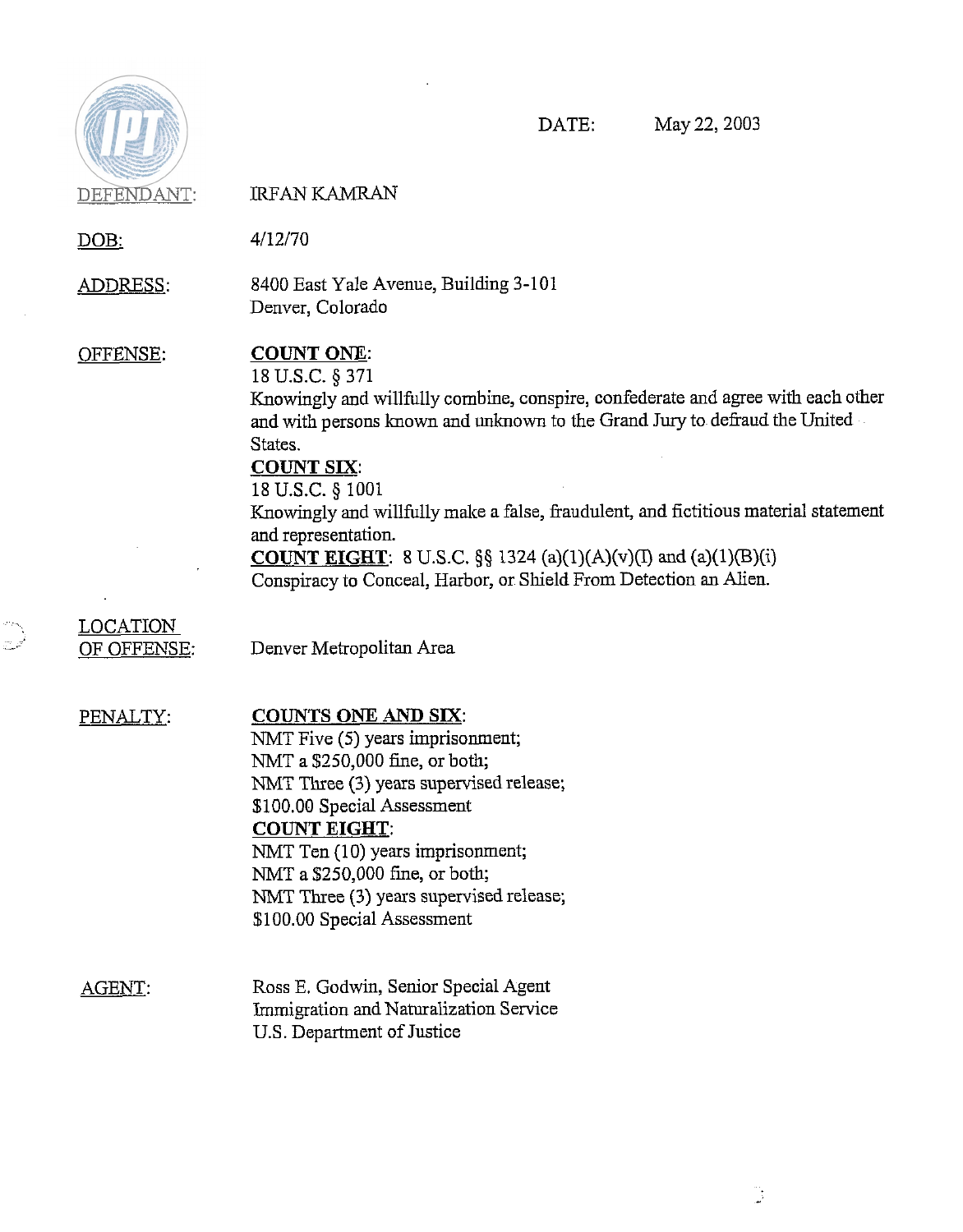

David M. Gaouette Assistant U.S. Attorney ESTIMATED TIME OF TRIAL: - over five days

*X* five days or less  $\frac{X}{Y}$  five day<br> $\frac{X}{Y}$  five day<br> $\frac{Y}{Y}$  over five

i<br>Saad t

## THE GOVERNMENT

will seek detention in this case

 $X$  will not seek detention in this case

The statutory presumption of detention is not applicable to this defendant.

∑t.

OCDETF CASE: . \_\_\_\_\_ Yes \_\_\_\_\_ X No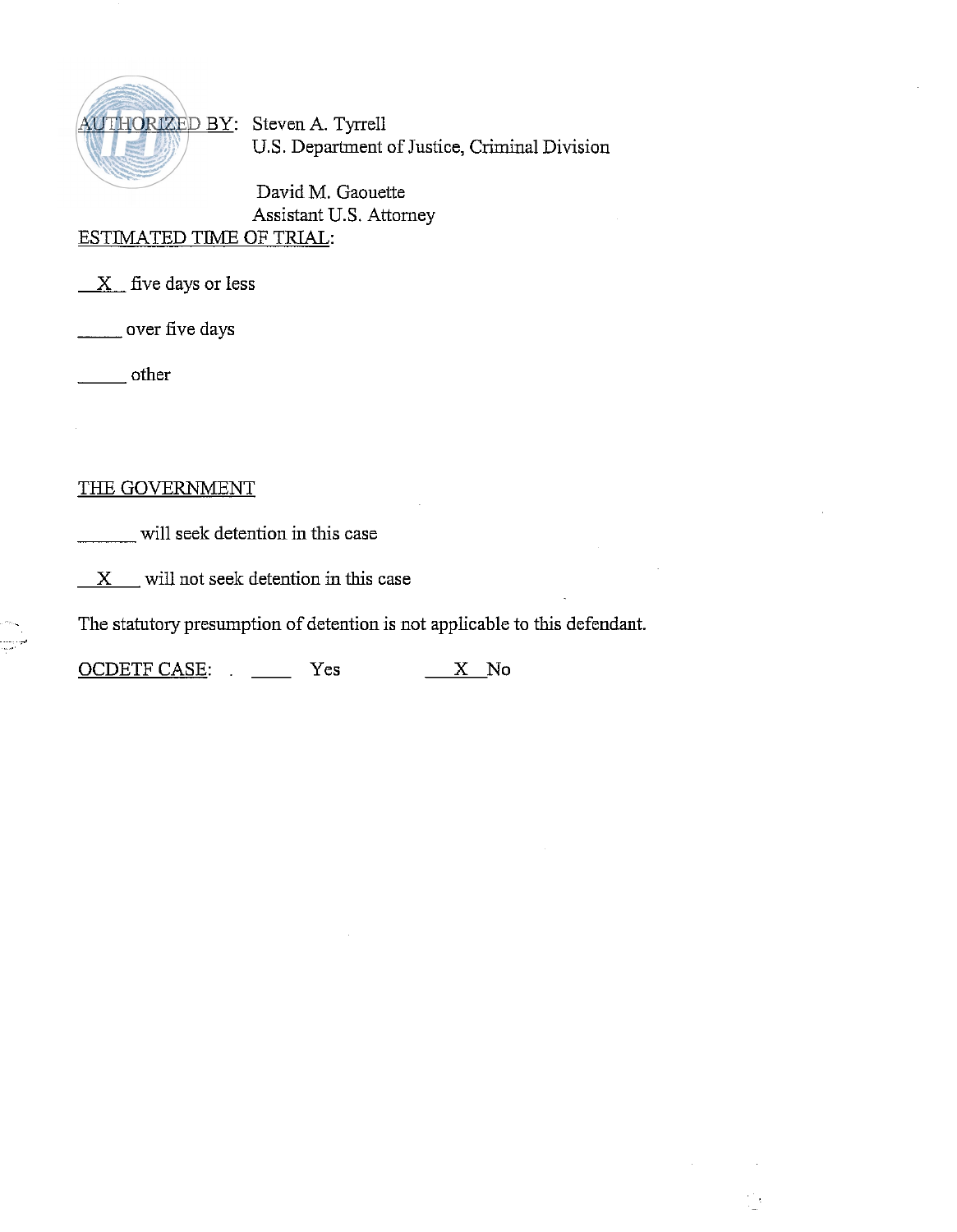

 $\bar{z}$ 

.<br>جي

 $\ddot{\phantom{a}}$ 

DATE: May 22,2003

 $\frac{\partial \mathcal{H}_1}{\partial \mathbf{x}^2}$ 

| DEFENDANT:                     | SAJJAD NASSER,<br>a/k/a Sajjad Naseer,                                                                                                                                                                                                                                                                                                                                                                                                                                                                                     |
|--------------------------------|----------------------------------------------------------------------------------------------------------------------------------------------------------------------------------------------------------------------------------------------------------------------------------------------------------------------------------------------------------------------------------------------------------------------------------------------------------------------------------------------------------------------------|
| $DOB$ :                        | Unknown date                                                                                                                                                                                                                                                                                                                                                                                                                                                                                                               |
| ADDRESS:                       | 8350 East Yale Avenue, Building E-203<br>Denver, Colorado                                                                                                                                                                                                                                                                                                                                                                                                                                                                  |
| OFFENSE:                       | <b>COUNT ONE:</b><br>18 U.S.C. § 371<br>Knowingly and willfully combine, conspire, confederate and agree with each other<br>and with persons known and unknown to the Grand Jury to defraud the United<br>States.<br><b>COUNT SEVEN:</b><br>18 U.S.C. § 1001<br>Knowingly and willfully make a false, fraudulent, and fictitious material statement<br>and representation.<br><b>COUNT EIGHT:</b><br>8 U.S.C. §§ 1324 (a)(1)(A)(v)(I) and (a)(1)(B)(i)<br>Conspiracy to Conceal, Harbor, or Shield From Detection an Alien |
| <b>LOCATION</b><br>OF OFFENSE: | Denver Metropolitan Area                                                                                                                                                                                                                                                                                                                                                                                                                                                                                                   |
| PENALTY:                       | <b>COUNTS ONE AND SEVEN:</b><br>NMT Five (5) years imprisonment;<br>NMT a \$250,000 fine, or both;<br>NMT Three (3) years supervised release;<br>\$100.00 Special Assessment<br><b>COUNT EIGHT:</b><br>NMT Ten (10) years imprisonment;<br>NMT a \$250,000 fine, or both;<br>NMT Three (3) years supervised release;<br>\$100.00 Special Assessment                                                                                                                                                                        |
| AGENT.                         | Ross E. Godwin, Senior Special Agent<br>Immigration and Naturalization Service<br>U.S. Department of Justice                                                                                                                                                                                                                                                                                                                                                                                                               |